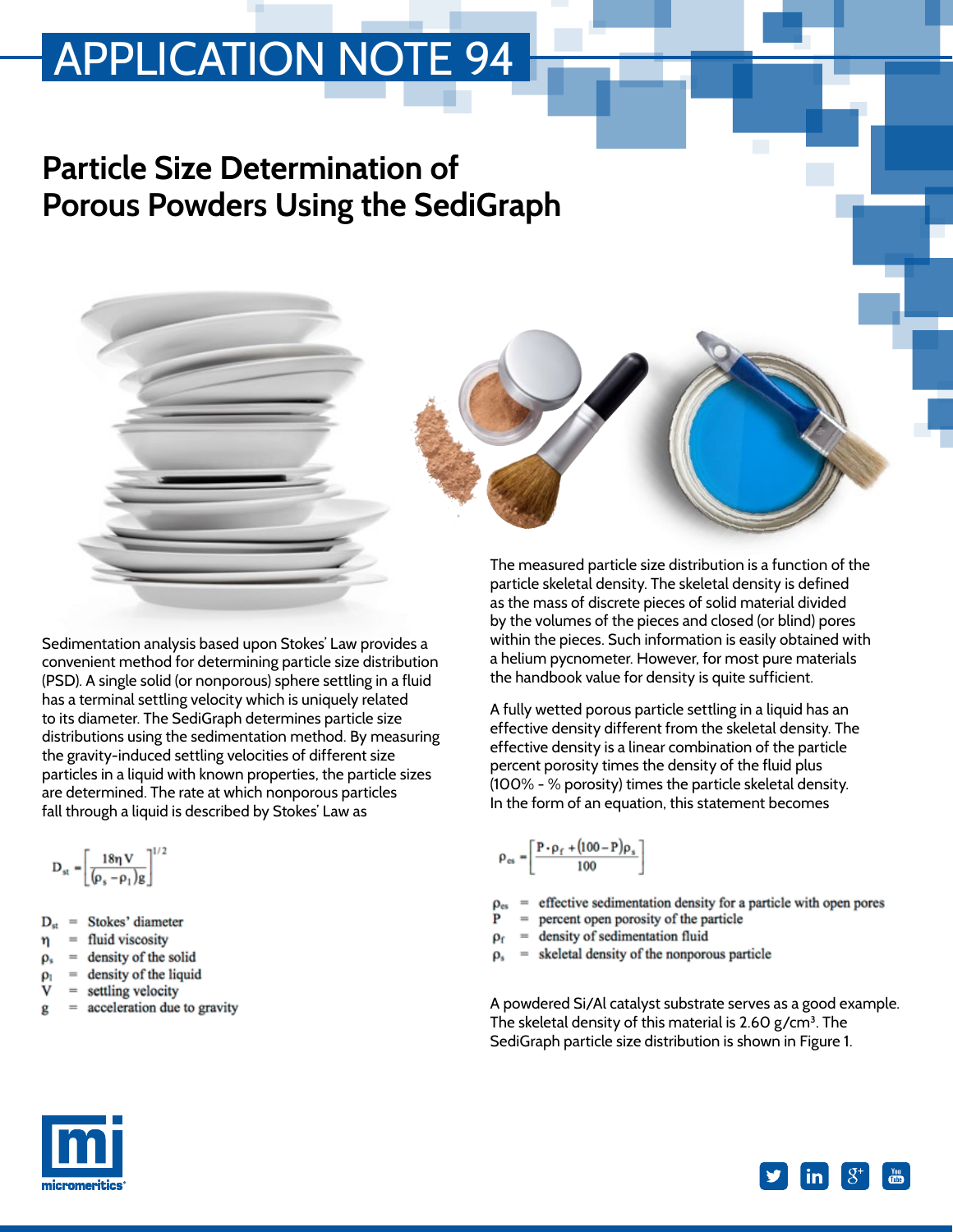CUMULATIVE MAGG PERCENT

EINER

VO. DIAMETER

 $100$ 90 90 ò  $\boldsymbol{\mathcal{N}}$  $70$ ¥ 60 MASS FINER 50  $4\,$ 30  $20$ 10 Ø 100 10 EQUIVALENT SPHERICAL DIAMETER  $\tilde{\epsilon}$  $\cup m$  $\mathbf{q}$ 

Figure 1. SediGraph PSD for Si/Al catalyst powder using a skeletal density of 2.60 g/cm3.

This analysis assumed the particle to be nonporous. Actually the material is 59% porous. In order to obtain an accurate PSD, the sedimentation density must be changed to 1.65 g/cm**<sup>3</sup>**. This is calculated as follows:

Sedimentation Density = 59%(0.99 g/cm**<sup>3</sup>** ) + 41%(2.60 g/cm**<sup>3</sup>** ) = 1.65 g/cm**<sup>3</sup>**

where 0.99 g/cm<sup>3</sup> is the density of the sedimentation fluid (in this example, water at 35 °C) which occupies the pore volume of the powder and 41% is the solid volume of the settling particle of the known skeletal density of 2.60 g/cm**<sup>3</sup>**. Figure 2 shows the SediGraph PSD obtained using an effective sedimentation particle density of 1.65 g/cm<sup>3</sup> compared to the curve of Figure 1.



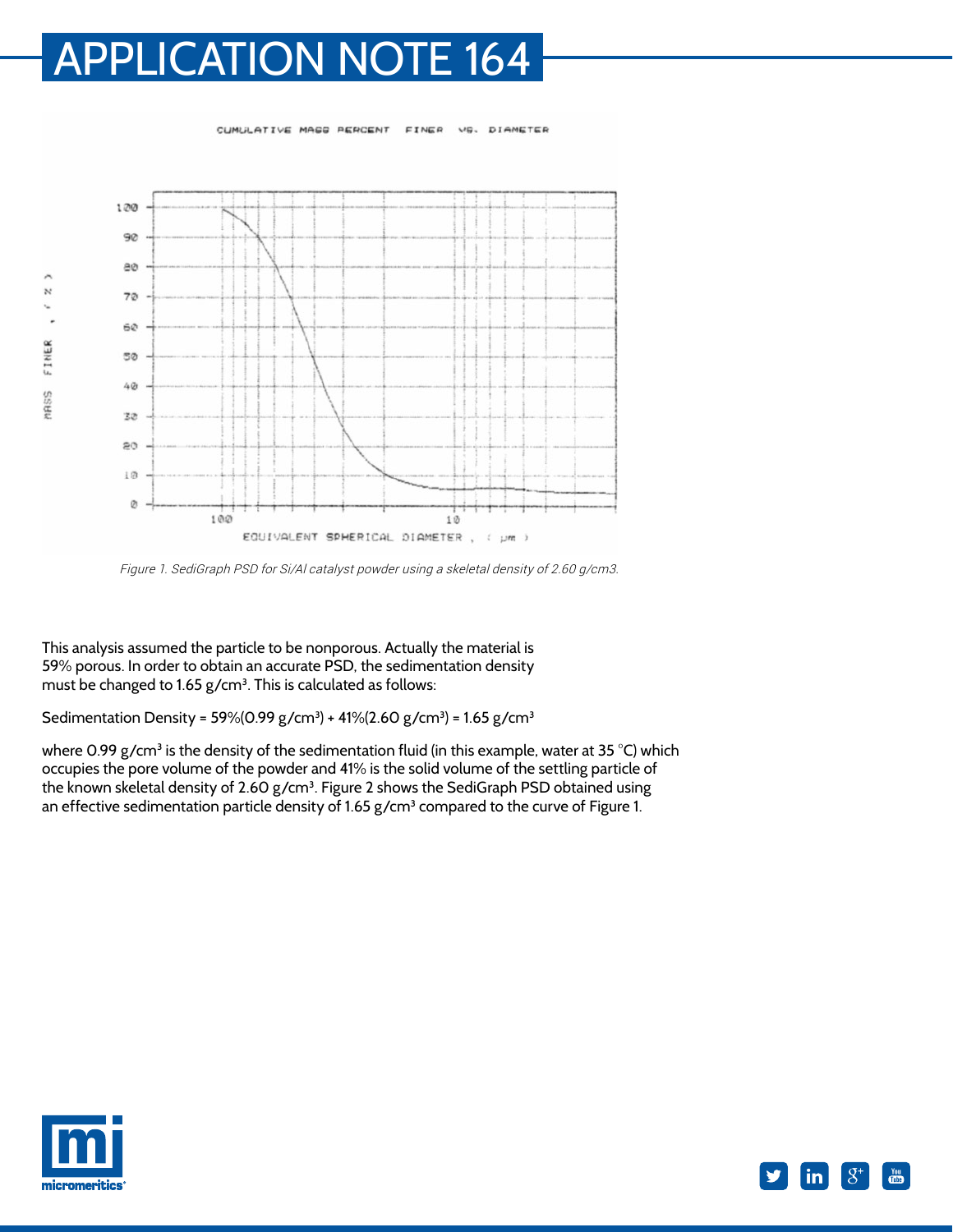

Figure 2. SediGraph PSD for Si/Al catalyst powder using (+) a sedimentation density of 1.65 g/cm3 and (\*) using a sedimentation density of 2.60 g/cm3.

Using a density of 1.65 g/cm<sup>3</sup> yielded a coarser particle size distribution. The mass median diameter, d50, increased from 40.9 to 64.0 mm (micrometers).

SediGraph particle size distributions are important quality control tools for powder processing. As indicated by the curves shown in Figure 2, SediGraph particle size analysis of porous powders must involve density correction for the powder porosity. This fact can be crucial to the production control of porous aluminas from alumina trihydrate (ATH).

ATH is a nonporous powder with a skeletal density of 2.42 g/cm**<sup>3</sup>**. Calcination of ATH causes loss of water with a resultant increase in skeletal density and the creation of porosity. A sample of ATH and the calcined product derived from it were analyzed on the AccuPyc, SediGraph, and AutoPore. The calcined product showed a skeletal density of 2.9265 g/cm**<sup>3</sup>** and a 35% porosity.



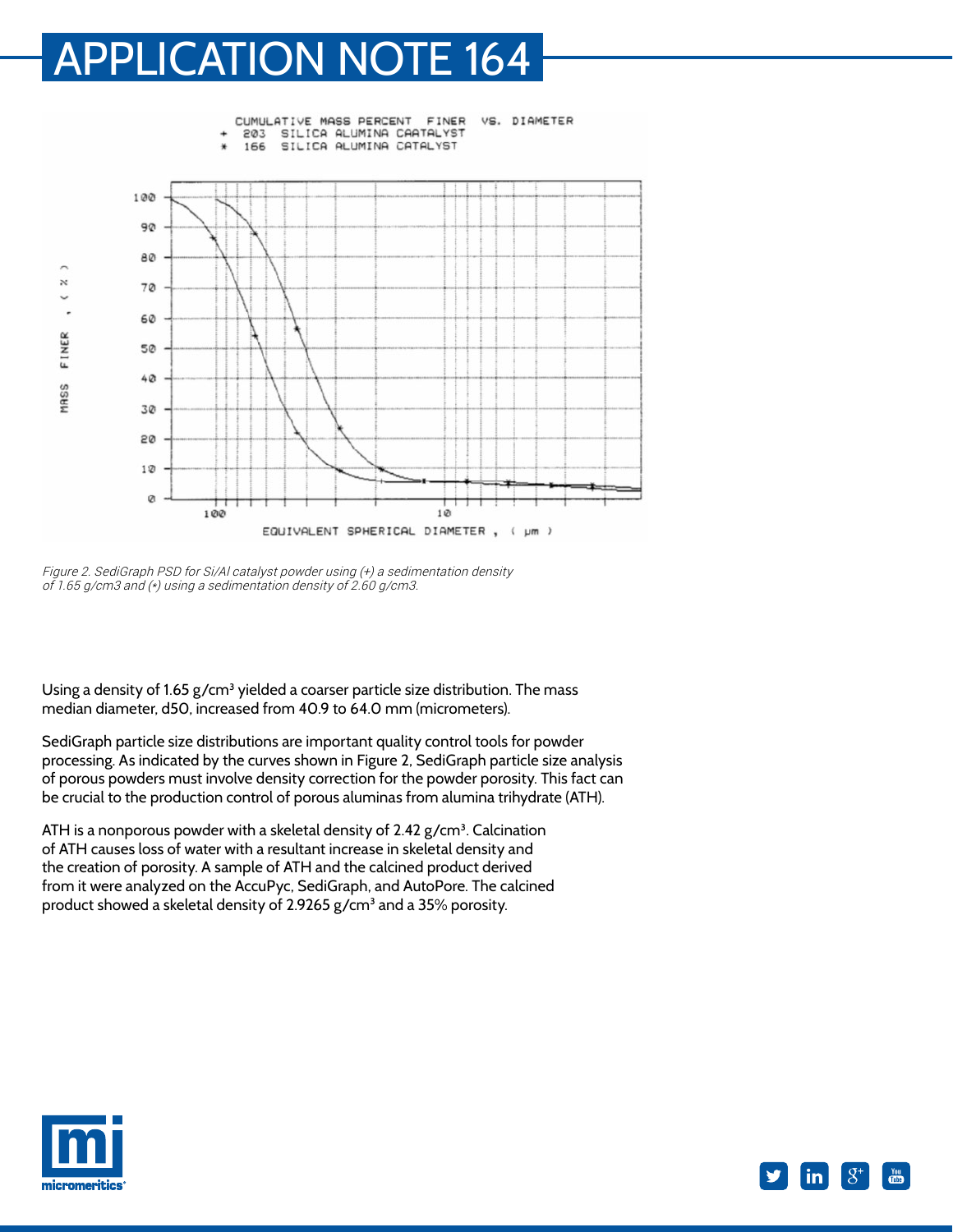Figure 3 compares the SediGraph PSDs for the calcined product when analyzed first as if it were a nonporous powder and then as a powder having a 35% porosity. The sedimentation density for the nonporous analysis was 2.92 g/cm**<sup>3</sup>** while the sedimentation density for the porous model was 2.05 g/cm**<sup>3</sup>**. The porous model has a coarser distribution. The summary data are presented in Table 1.



Figure 3. The SediGraph PSDs for the calcined product using (\*) a density of 2.05 g/cm3 and  $(+)$  a density of 2.92 g/cm3.

| Material             | Density (g/cm3) | <b>Mass Median</b><br>Diameter (mm) |
|----------------------|-----------------|-------------------------------------|
| <b>ATH</b>           | 2.42            | 8.12                                |
| Calcined             | 2.926           | 6.07                                |
| Calcined (35% porus) | 2.05            | 8.21                                |